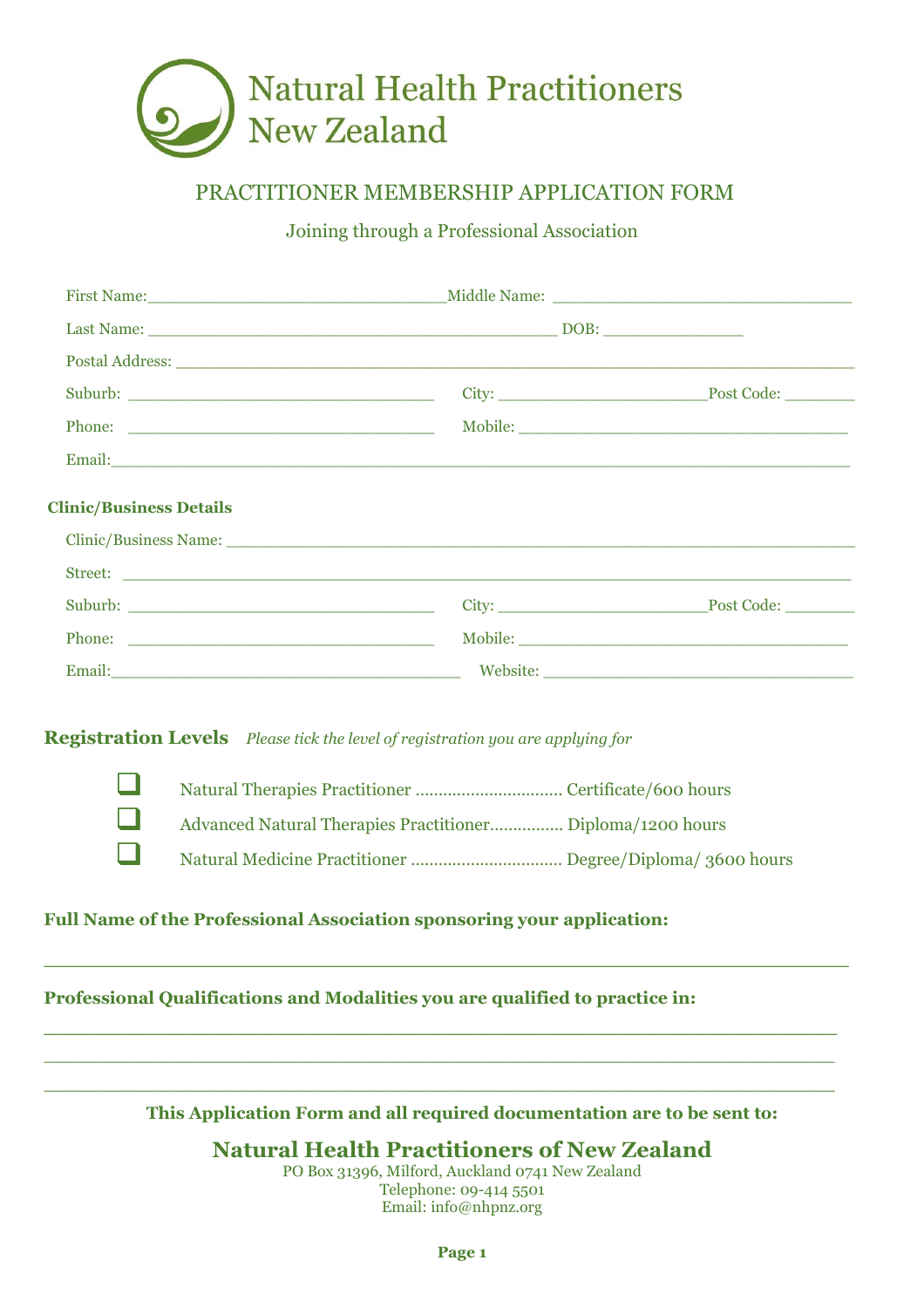## **Clinical/ Practice Information**

Do you sell products as part of your practice?  $\Box$  Yes  $\Box$  No (Oils, lotions, nutritional supplements, aromatherapy products)

#### Identify the setting/s you operate your practice in:

Private practice, clinic or office ❑

Private practice in own home

On site (company or clients home)

Other (Please Specify)

### **Recommendations**

It is strongly recommended that you:

- Carry out a preliminary assessment to identify any contraindications to services
- Obtain a signed disclaimer from clients acknowledging scope of practice, contraindications and any possible side effects of services to be provided
- Comply with clients informed consent and always stay within your scope of practice.

### **Please read and sign the following:**

#### **NHPNZ Privacy Statement**

In accordance with the requirements of the Privacy Act 1993, I consent to the use of the information contained in this application by the Natural Health Practitioners of New Zealand Incorporated for any purpose reasonably connected to the furtherance of any one or more of its authorised objectives**.**

### **Declaration**

I have read the Code of Ethics and the Code of Practice of the Natural Health Practitioners of New Zealand and agree to abide by the rules therein. (Copies of these are in the accompanying documents)

I agree to undertake the necessary hours on Continuing Education/Professional Development relating to my registered modality/modalities annually.

I also undertake to notify the NHPNZ Registrar of any changes to the details submitted with the membership application.

I agree that the NHPNZ has the right to require me to complete the police vetting procedure and that this may be required at any time during my membership."

The information I have provided is true and correct in every respect.

**I wish my contact details to be included in the directory on the website: YES / NO** (please circle your option)

Signature of Applicant:\_\_\_\_\_\_\_\_\_\_\_\_\_\_\_\_\_\_\_\_\_\_\_\_\_\_\_\_\_\_\_ Date: \_\_\_\_\_\_\_\_\_\_\_\_\_\_\_\_\_\_\_\_\_\_\_\_\_\_

# **NHPNZ Membership Fee Schedule for Members of a Professional Association**

**Payment:** You will be issued with an invoice once your application has been accepted, this will be on a pro-rata basis. Membership is from 1 April to 31 March each year.

The current annual fees (Inc GST) are:

| <b>Annual Membership Fee</b> | \$276.00 |                        |
|------------------------------|----------|------------------------|
| Insurance cover              | \$357.65 |                        |
|                              | \$633.65 | Full cost for one year |

| Tick Appropriate box/es |
|-------------------------|
|                         |
|                         |
|                         |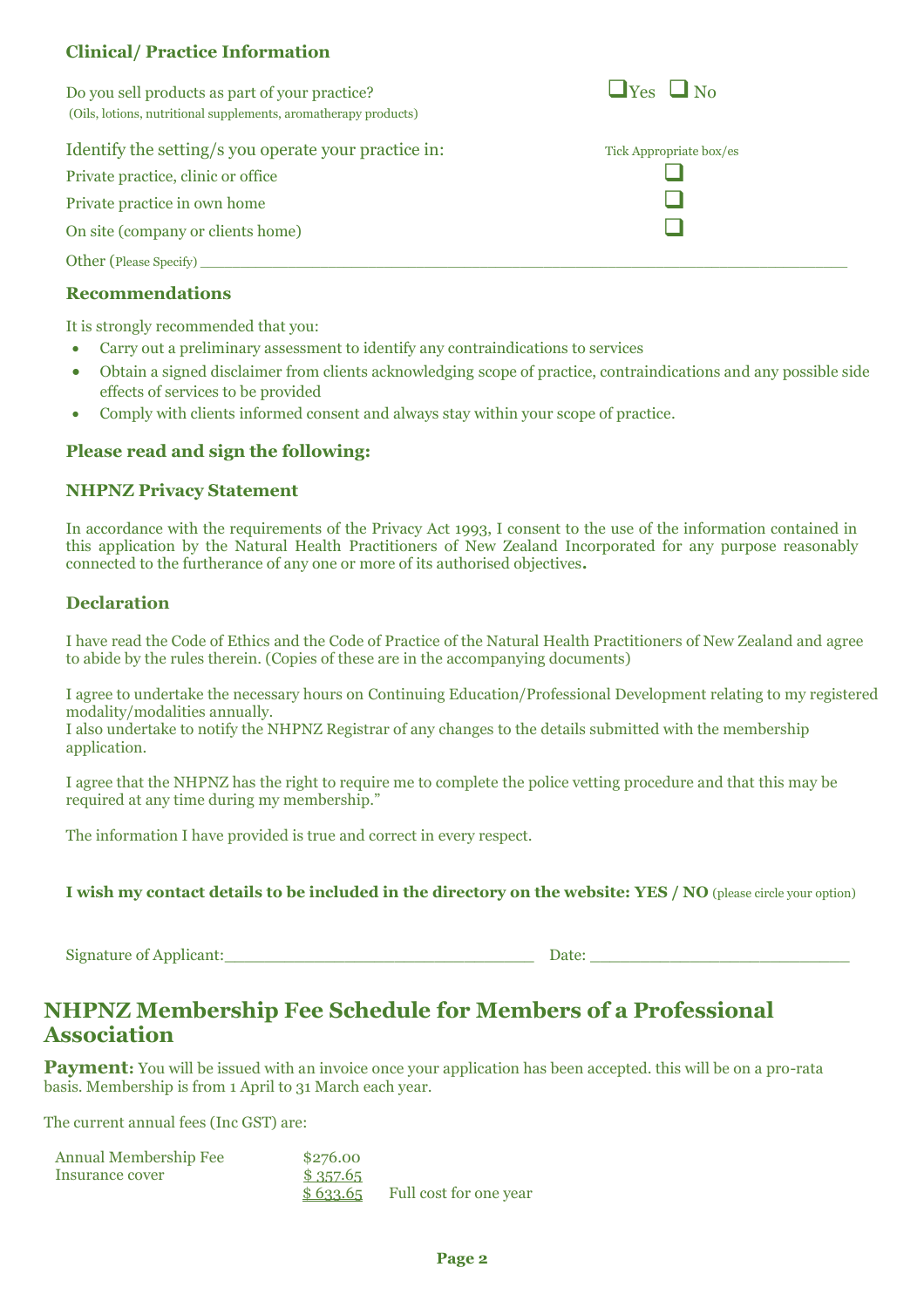## **Insurance - for new members applying for NHPNZ Insurance**

#### **Natural Health Practitioners of New Zealand Liability Insurance covering:**

 **General Liability Products Hazard Employers Indemnity Statutory Liability Professional Indemnity**

For more information refer to the accompanying documents or the website: [www.nhpnz.org](http://www.nhpnz.org/)

## **Declaration/History of Personal Liability Insurance**

This declaration is required by new Member Applicants seeking Liability Insurance as provided under the Liability Insurance Scheme arranged on behalf of and for the Membership of the Natural Health Practitioners of New Zealand Incorporated.

Have you ever had:

- Any liability insurance or application of insurance declined or cancelled, renewal refused, special conditions imposed; or

- Been the subject of disciplinary proceedings for professional misconduct, including breach of Statutory Law (i.e. Breach of Government Act/s); or had

- Any liability claims made against you arising out of your existing, or previous, practice or modality/ies; or

- Are you currently aware of any claims or circumstances which might result in claims against you arising out of your practice or associated activities?

- A professional mis- conduct disciplinary process or been disciplined/refused membership by a professional body/training establishment?



**If answered yes to any of the above please provide details** (if additional space is required please complete and sign by way of additional addendum)

 $\_$  , and the set of the set of the set of the set of the set of the set of the set of the set of the set of the set of the set of the set of the set of the set of the set of the set of the set of the set of the set of th  $\_$  , and the set of the set of the set of the set of the set of the set of the set of the set of the set of the set of the set of the set of the set of the set of the set of the set of the set of the set of the set of th  $\_$  , and the set of the set of the set of the set of the set of the set of the set of the set of the set of the set of the set of the set of the set of the set of the set of the set of the set of the set of the set of th  $\_$  , and the set of the set of the set of the set of the set of the set of the set of the set of the set of the set of the set of the set of the set of the set of the set of the set of the set of the set of the set of th  $\_$  , and the set of the set of the set of the set of the set of the set of the set of the set of the set of the set of the set of the set of the set of the set of the set of the set of the set of the set of the set of th

 $\_$  , and the set of the set of the set of the set of the set of the set of the set of the set of the set of the set of the set of the set of the set of the set of the set of the set of the set of the set of the set of th

| $\lambda = 1$ $\lambda$<br>Applicants i |  |
|-----------------------------------------|--|
|                                         |  |

Signature: \_\_\_\_\_\_\_\_\_\_\_\_\_\_\_\_\_\_\_\_\_\_\_\_\_\_\_\_\_\_\_\_\_\_\_ Date: \_\_\_\_\_\_\_\_\_\_\_\_\_\_\_\_\_\_\_\_\_\_\_\_